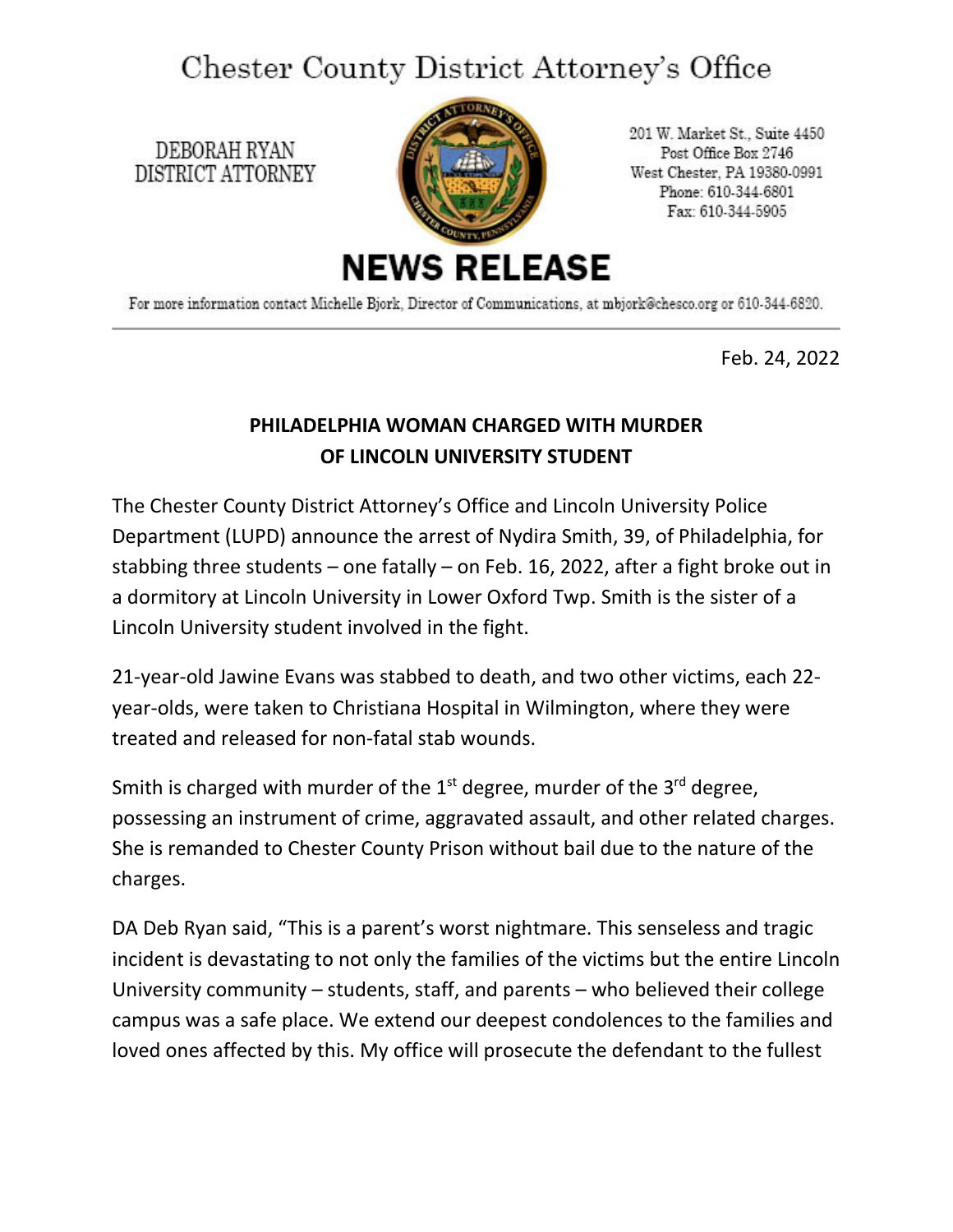extent of the law to bring justice to Jawine Evans' family, the other victims, and Lincoln University."

LUPD Chief Marc Partee said, "Lincoln University is thankful for the assistance provided by all of our area law enforcement partners in responding to this horrific incident. We are especially thankful for Chester County Detectives, who has seamlessly partnered with us from the onset of the tragedy to provide the necessary resources, direction, energy, and support to hold those responsible accountable for their actions."

The allegations in the complaint are the following<sup>[1](#page-1-0)</sup>:

On Feb. 16, 2022, LUPD were called to the Living and Learning Center (LLC) at 9:14 p.m. for the report of a fight. When police arrived, they found Jawine Evans in a grassy area outside the dormitory with a knife wound to the neck and two other victims with stab wounds.

EMS and paramedics from Oxford Fire Company responded to the scene, where they pronounced Evans dead. The other two victims were transported to Christiana Hospital for treatment.

Chester County Detectives (CCD) learned that the stabbing occurred in the firstfloor hallway of LLC's south wing, which had blood spattered on the floor, walls, and doorways. Bloody footprints led to the third floor, where one of the victims lived.

Investigators recovered a video that showed the altercation during which the stabbing happened. In the video, Evans is heard yelling, "she stabbed me," and clutching the right side of his neck.

In the video, the defendant is seen plunging a knife into Evans' neck, after which Evans staggers backward with a traumatic arterial bleed from his neck. The defendant is also seen making stabbing motions towards the surviving two victims. The video shows at least six more students in danger of being stabbed.

<span id="page-1-0"></span> $<sup>1</sup>$  A defendant is presumed innocent until proven guilty beyond a reasonable doubt.</sup>